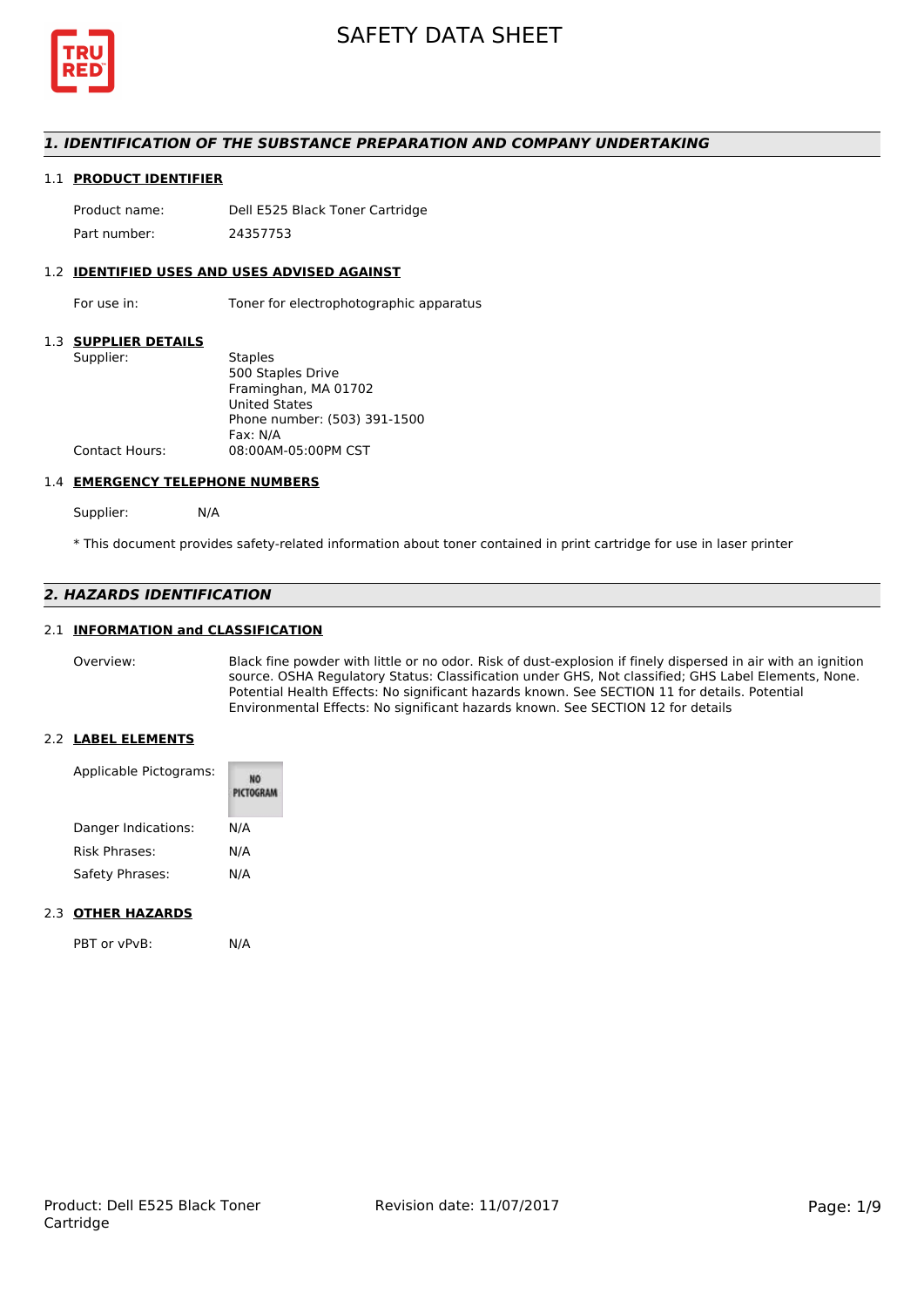

# *3. COMPOSITION / INFORMATION ON INGREDIENTS*

| Ingredients               | <b>CAS number</b>   | Weight %  | <b>OSHA</b><br><b>PEL</b> | <b>ACGIH</b><br><b>TLV</b> | Other |
|---------------------------|---------------------|-----------|---------------------------|----------------------------|-------|
|                           |                     |           |                           |                            |       |
| Saturated Polyester Resin | <b>TRADE SECRET</b> | 60-70     |                           |                            |       |
| Vinyl Resin (non-         | <b>TRADE SECRET</b> | $10 - 20$ |                           |                            |       |
| chlorinated)              |                     |           |                           |                            |       |
| Silica                    | 68909-20-6/         | $3 - 7$   |                           |                            |       |
|                           | 67762-90-7          |           |                           |                            |       |
| Carbon Black              | 1333-86-4           | $2 - 6$   |                           |                            |       |
| Wax                       | <b>TRADE SECRET</b> | $2 - 6$   |                           |                            |       |
| Titanium Dioxide          | 13463-67-7          | 1-4       |                           |                            |       |

# The Full Text for all R-Phrases are Displayed in Section 16

# **COMPOSITION COMMENTS**

The Data Shown is in accordance with the latest Directives.

This section provides composition information for the toner powder contained in specially designed container inside of the print cartridge.

# *4. FIRST-AID MEASURES*

# 4.1 **FIRST AID MEASURES**

# 4.1.1 **FIRST AID INSTRUCTIONS BY RELEVANT ROUTES OF EXPOSURE**

| Inhalation:   | Move to fresh air and gargle with water. If accompanied with breathing difficulty, take first aid<br>measures such as artificial respiration and call a physician immediately. |
|---------------|--------------------------------------------------------------------------------------------------------------------------------------------------------------------------------|
| Eye contact:  | Do not rub. Flush with large amount of water until particles are removed. Seek medical advice.                                                                                 |
| Skin contact: | Wash with soap and water.                                                                                                                                                      |
| Ingestion:    | Rinse mouth. Seek medical advice.                                                                                                                                              |

# 4.1.2 **ADDITIONAL FIRST AID INFORMATION**

Additional first aid information: N/A Immediate Medical Attention Required: N/A

#### 4.2 **SYMPTOMS AND EFFECTS**

Acute Symptoms from Exposure: N/A Delayed Symptoms from Exposure: N/A

### 4.3 **IMMEDIATE SPECIAL TREATMENT OR EQUIPMENT REQUIRED**

N/A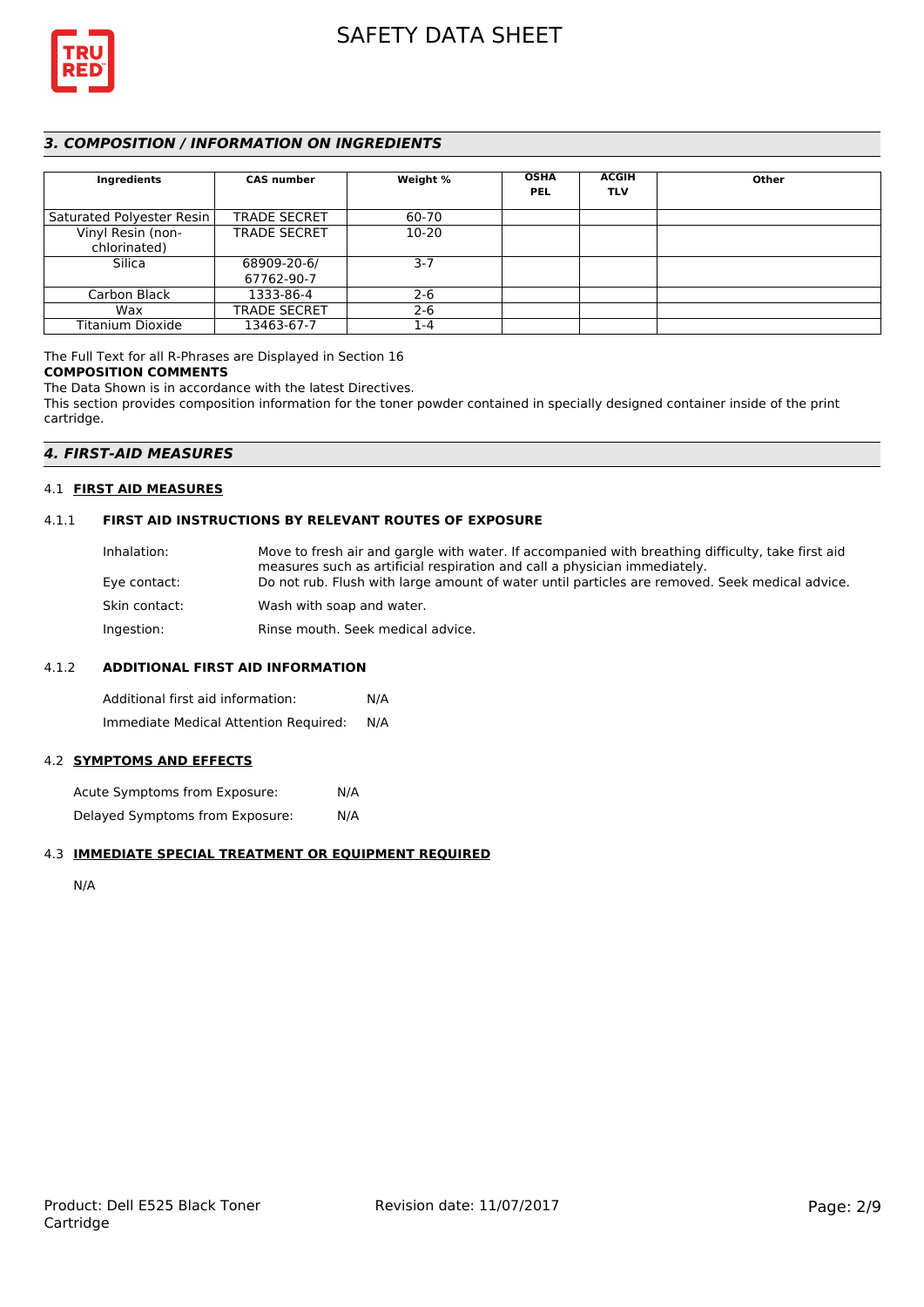

# *5. FIRE-FIGHTING MEASURES*

# 5.1 **EXTINGUISHING MEDIA**

| Recommended Extinguishing Media:    | Water spray or fog, CO2, dry chemicals                                                    |
|-------------------------------------|-------------------------------------------------------------------------------------------|
| Extinguishing Media Not to be Used: | Strong water current may cause powder to disperse and form explosive dust-air<br>mixture. |

# 5.2 **SPECIAL HAZARD**

Unusual Fire/Explosion Hazards: Fine powder may form explosive dust-air mixture if finely dispersed in air. Fume and smoke may include toxic substances such as aromatic compounds. Extinguishing Media Not to be Used: N/A

# 5.3 **ADVICE FOR FIRE FIGHTERS**

Avoid inhalation of smoke. Wear protective cloting an wear self-contained breathing apparatus

# *6. ACCIDENTAL RELEASE MEASURES*

# 6.1 **PERSONAL PRECAUTIONS, PROTECTIVE EQUIPMENT AND EMERGENCY PROCEDURES**

## 6.1.1 **PRECAUTIONS FOR NON-EMERGENCY PERSONNEL**

Avoid breathing dust. Dust-proof masks should be worn when working.

### 6.1.2 **ADDITIONAL FIRST AID INFORMATION**

N/A

#### 6.1.3 **PERSONAL PROTECTION**

Wear personal protective equipment as described in Section 8.

#### 6.2 **ENVIRONMENTAL PRECAUTIONS**

Regulatory Information: Keep product out of sewers and watercourses.

#### 6.3 **METHODS AND MATERIAL FOR CONTAINMENT AND CLEANUP**

Spill or Leak Cleanup Procedures: Keep in air-tight container. Sweep the spilled powder slowly. Clean the remainder with wet cloth, wet paper, or vacuum cleaner. Vacuum cleaner must be equipped with dust proof filter and must be explosion-proof.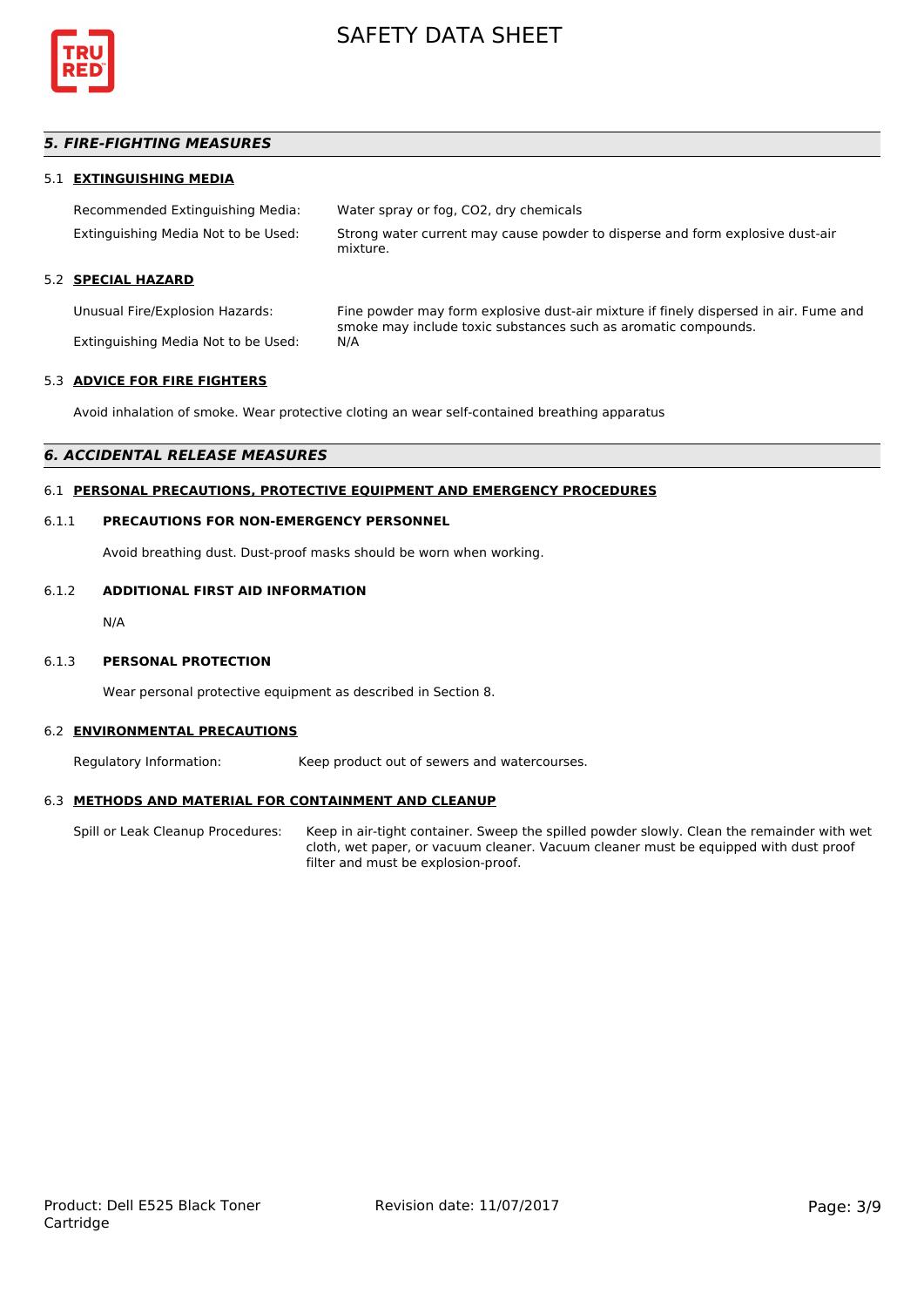

# *7. HANDLING AND STORAGE*

#### 7.1 **PRECAUTIONS FOR SAFE HANDLING**

Recommendations for Handling: No special precautions when used as intended. Keep containers closed, avoid creating dust. Keep away from ignition sources. Advice on General Hygiene: Never eat, drink or smoke in work areas. Practice good personal hygiene after using this material, especially before eating, drinking, smoking, using the restroom, or applying cosmetics.

#### 7.2 **CONDITIONS FOR SAFE STORAGE**

Avoid high temperatures, >100°F/32°C

#### 7.3 **SPECIFIC END USES**

Printing devices

#### *8. EXPOSURE CONTROLS/PERSONAL PROTECTION*

#### 8.1 **CONTROL PARAMETERS**

The best protection is to enclose operations and/or provide local exhaust ventilation at the site of chemical release in order to maintain airborne concentrations of the product below OSHA PELs (See Section 3). Local exhaust ventilation is preferred because it prevents contaminant dispersion into the work area by controlling it at its source.

#### 8.2 **EXPOSURE CONTROLS**

#### **Respiratory protection:**

IMPROPER USE OF RESPIRATORS IS DANGEROUS. Seek professional advice prior to respirator selection and use. Follow OSHA respirator regulations (29 CFR 1910.134 and 1910.137) and, if necessary, wear a NIOSH approved respirator. Select respirator based on its suitability to provide adequate worker protection for given work conditions, levels of airborne contamination, and sufficient levels of oxygen.

#### **Eye/Face Protection:**

Contact lenses are not eye protective devices. Appropriate eye protection must be worn instead of, or in conjunction with contact lenses.

#### **Hand/Skin Protection:**

For emergency or non-routine operations (cleaning spills, reactor vessels, or storage tanks), wear an SCBA. WARNING! Air purifying respirators do not protect worker in oxygen deficient atmospheres.

## **Additional Protection:**

N/A

#### **Protective Clothing and Equipment:**

Wear chemically protective gloves, boots, aprons, and gauntlets to prevent prolonged or repeated skin contact. Wear splashproof chemical goggles and face shield when working with liquid, unless full face piece respiratory protection is worn.

#### **Safety Stations:**

Make emergency eyewash stations, safety/quick-drench showers, and washing facilities available in work area.

#### **Contaminated Equipment:**

Separate contaminated work clothes from street clothes. Launder before reuse. Remove material from your shoes and clean personal protective equipment. Never take home contaminated clothing.

#### **Comments:**

Never eat, drink or smoke in work areas. Practice good personal hygiene after using this material, especially before eating, drinking, smoking, using the restroom, or applying cosmetics.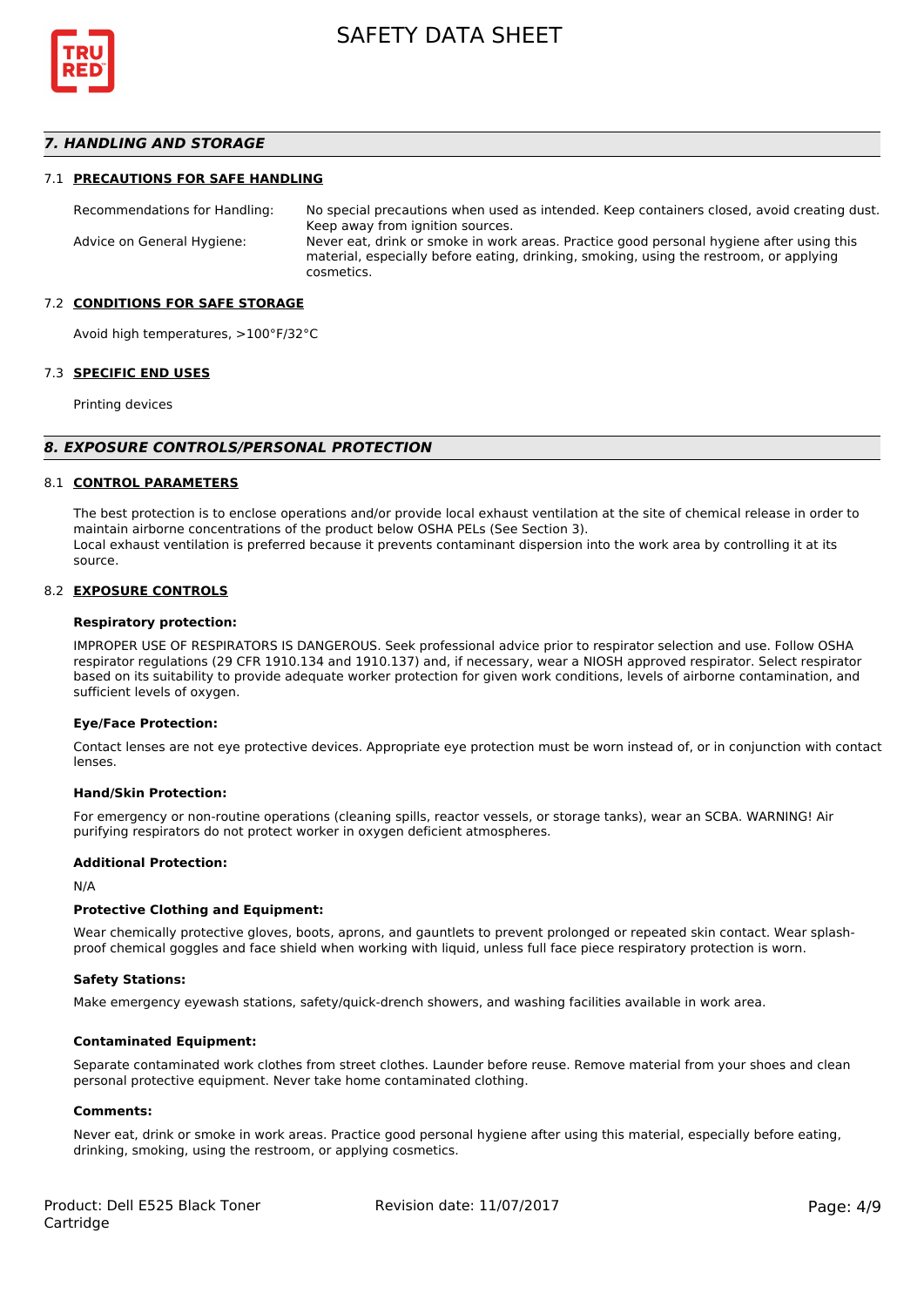

# *9. PHYSICAL AND CHEMICAL PROPERTIES*

# 9.1 **DETAIL INFORMATION**

| Physical state:            | APPEARANCE: Black powder      |
|----------------------------|-------------------------------|
| Color:                     | <b>Black</b>                  |
| Odor:                      | Slight odor.                  |
| Odor threshold:            | N/A                           |
|                            |                               |
| Boiling point:             | N/A                           |
| Melting point:             | App. 120°C (Flow temperature) |
| Flash point:               | N/A                           |
| <b>Explosion limits:</b>   | N/A                           |
| Relative density:          | $1.1 - 1.3$                   |
| Auto-ignition temperature: | N/A                           |

### 9.2 **OTHER INFORMATION**

FLAMMABILITY: Not flammable (according to GHS classification). SOLUBILITY: Insoluble to water, partially soluble to Toluene and Xylene. DECOMPOSITION TEMPERATURE: >200°C. EXPLOSIVE PROPERTIES: Can form explosive dust-air mixtures when finely dispersed in air. PARTICLE SIZE: app. 8.0µm (D50).

# *10. CHEMICAL STABILITY AND REACTIVITY*

#### 10.1 **Reactivity:**

| <b>Reactivity Hazards:</b>     | None                                                                                                           |
|--------------------------------|----------------------------------------------------------------------------------------------------------------|
| Data on Mixture Substances:    | None                                                                                                           |
| 10.2 Chemical Stability:       | The product is stable. Under normal conditions of storage and use, hazardous<br>polymerisation will not occur. |
| 10.3 Hazardous Polymerization: | Stable under conditions of normal use.                                                                         |
| 10.4 Conditions to Avoid:      | Keep away from heat, flame, sparks and other ignition sources.                                                 |
| 10.5 Incompatible Materials:   | Strong oxidising materials                                                                                     |
| 10.6 Hazardous Decomposition:  | Will not occur.                                                                                                |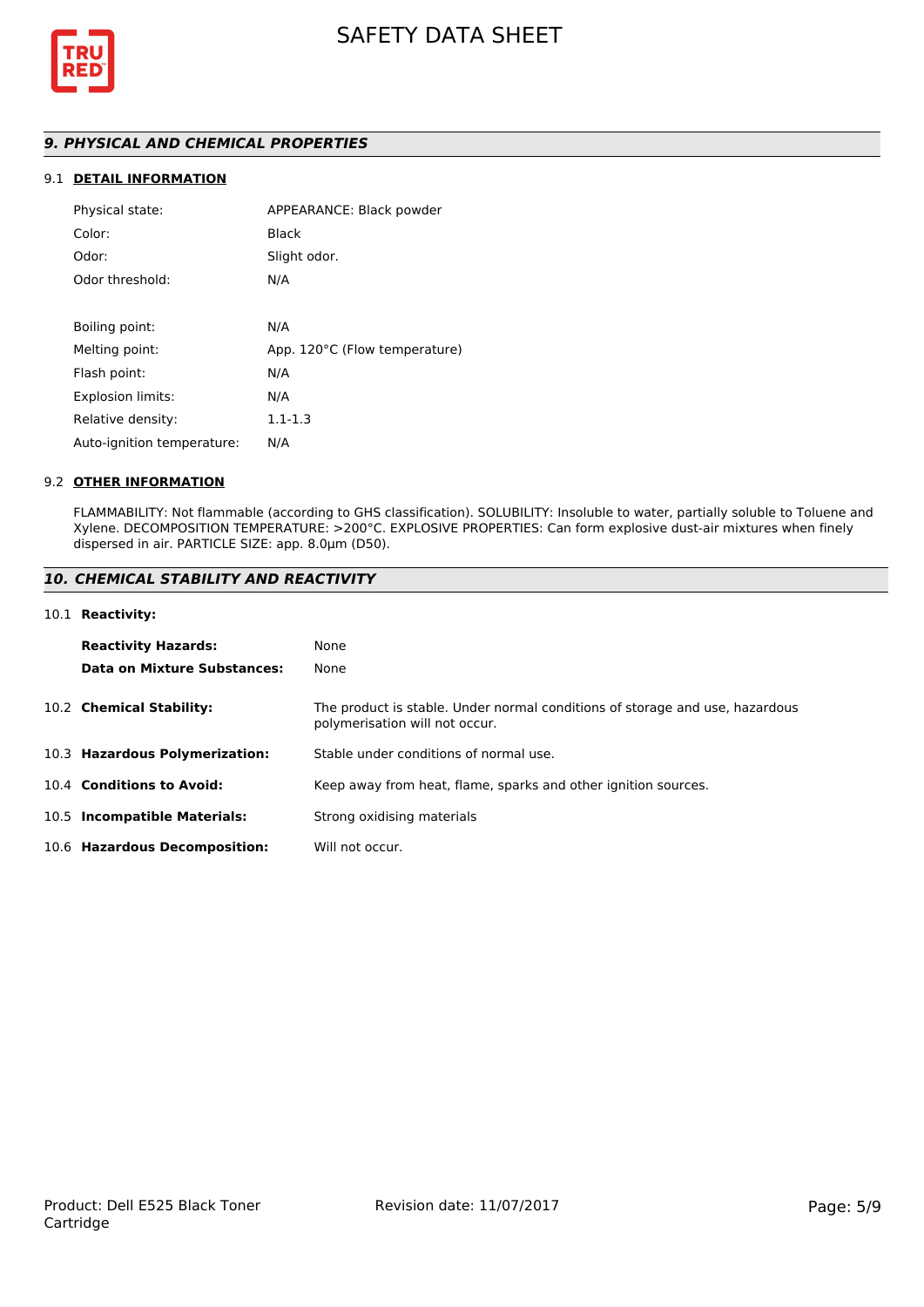



# *11. INFORMATION ON TOXICOLOGICAL EFFECT*

| <b>Mixtures:</b>                   | *data from toner with similar composition. **according to GHS classifications                        |
|------------------------------------|------------------------------------------------------------------------------------------------------|
| <b>Acute Toxicity:</b>             | Inhalation: LC50; inh-rat>1.45 mg/L/4 hours*, not harmful. (maximum achievable concentration).       |
|                                    | Ingestion: $LD50 > 2000$ mg/kg*, not harmful.                                                        |
| <b>Skin Corrosion/Irritation:</b>  | Not classified as irritant* **                                                                       |
| <b>Serious Eye Damage:</b>         | Not classified as irritant* **                                                                       |
| Inhalation:                        | N/A                                                                                                  |
| <b>Sensitization:</b>              | Not classified as a sensitizer* **                                                                   |
| <b>Mutagenicity:</b>               | Ames test negative*                                                                                  |
| <b>Carcinogenicity:</b>            | Carbon Black, contained in this toner, is classified as "group 2B" (possibly carcinogenic to humans) |
|                                    | by IARC. However, long-term inhalation tests on rats using a toner preparation containing Carbon     |
|                                    | Black did not show any carcinogenic effects.                                                         |
| <b>Reproductive Toxicity:</b>      | N/A                                                                                                  |
| <b>STOT - Single Exposure:</b>     | N/A                                                                                                  |
| <b>STOT - Multiple Exposure:</b>   | In a study of rats exposed to a toner containing Carbon Black, a mild degree of lung fibrosis was    |
|                                    | observed in groups exposed to the high concentration (16 mg/m3) and mid-concentration (4             |
|                                    | mg/m3), but no pulmonary change was reported in the group exposed to the low concentration (1)       |
|                                    | mg/m3). In normal conditions of use (in electro-photographic apparatus), the maximum                 |
|                                    | concentration of toner released is significantly lower than 1 mg/m3, and will have no chronic        |
|                                    | effects to human health. In cases where this product is used in bulk for purpose such as filling,    |
|                                    | cleaning, etc. of the apparatus, exposure should be controlled with care according to Sections 7     |
|                                    | and $8.$                                                                                             |
| Ingestion:                         | N/A                                                                                                  |
| <b>Hazard Class Information:</b>   | N/A                                                                                                  |
| <b>Mixture on Market Data:</b>     | N/A                                                                                                  |
| Symptoms:                          | N/A                                                                                                  |
| <b>Delayed/Immediate Effects:</b>  | N/A                                                                                                  |
| <b>Test Data on Mixture:</b>       | N/A                                                                                                  |
| <b>Not Meeting Classification:</b> | N/A                                                                                                  |
| <b>Routes of Exposure:</b>         | N/A                                                                                                  |
| <b>Interactive Effects:</b>        | N/A                                                                                                  |
| <b>Absence of Specific Data:</b>   | N/A                                                                                                  |
| Mixture vs Substance Data: N/A     |                                                                                                      |
|                                    |                                                                                                      |

# *12. ECOLOGICAL INFORMATION*

| 12.1 Eco toxicity:                  | N/A |
|-------------------------------------|-----|
| 12.2 Degradability:                 | N/A |
| 12.3 Bioaccumulation Potential: N/A |     |
| 12.4 Mobility in Soil:              | N/A |
| 12.5 PBT & vPvB Assessment:         | N/A |
| 12.6 Other Adverse Effects:         | N/A |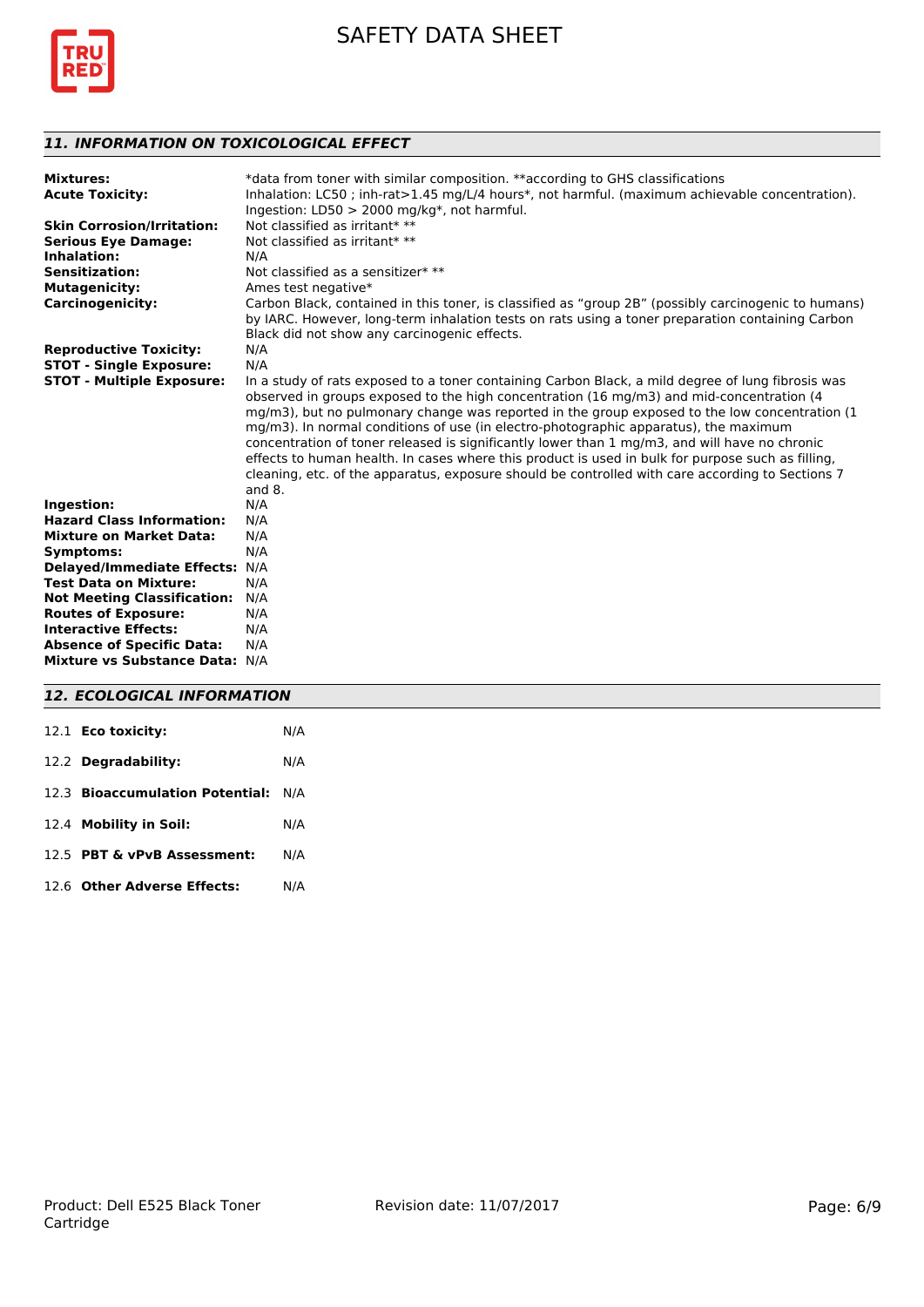

## *13. DISPOSAL CONSIDERATIONS*

#### **Disposal Information:**

 Dispose as a solid waste in accordance with local authority regulations. Empty container retains product residue.

#### **Physical/Chemical Properties that affect Treatment:**

Symbol: This product is not classified as dangerous

Risk Phrases: This product is not classified according to the federal, state and local environmental regulations.

#### **Waste Treatment Information:**

Do not shred toner cartridge, unless dust-explosion prevention measures are taken. Finely dispersed particles may form explosive mixtures in air. Dispose of in compliance with federal, state, and local regulations.

#### **Personal Protection Required:**

N/A

|      | <b>14. TRANSPORT INFORMATION</b> |                                                                                                                                                                                                                                           |  |  |
|------|----------------------------------|-------------------------------------------------------------------------------------------------------------------------------------------------------------------------------------------------------------------------------------------|--|--|
|      | 14.1 <b>ID Number:</b>           | None                                                                                                                                                                                                                                      |  |  |
|      | 14.2 Shipping Name:              | None                                                                                                                                                                                                                                      |  |  |
|      | 14.3 Hazard Class:               | None                                                                                                                                                                                                                                      |  |  |
|      | 14.4 Packing Group:              | None                                                                                                                                                                                                                                      |  |  |
|      | 14.5 Environmental Hazards:      | Not classified as environmentally hazardous under UN Model Regulations and marine pollutant<br>under IMDG Code.                                                                                                                           |  |  |
|      | 14.6 User Precautions:           | Handling such as exposure to water, rolling, falling, or giving shock to the container may result<br>in breakage of the inner bag and result in scattering of the mixture. Avoid direct sunlight and<br>hot places. (See also: Section 7) |  |  |
| 14.7 | <b>Bulk Transport:</b>           | N/A                                                                                                                                                                                                                                       |  |  |

# *15. REGULATORY INFORMATION*

15.1 **Regulatory Information:** TSCA: All ingredients are on the inventory or exempt from listing.

#### **EPA Regulatory Information:** N/A

**CERCLA Reportable Quantity:** N/A

#### 15.2 **Superfund Information:**

**Hazard Categories:**

**Immediate:** N/A

**Delayed:** N/A

**Fire:** N/A

**Pressure:** N/A

**Reactivity:** N/A

#### **Section 302 - Extremely Hazardous:** N/A

**Section 311 - Hazardous:** N/A

15.3 **State Regulations:** California Proposition 65: "Carbon Black" included in this toner is listed, but only airborne, unbound particles of respirable size are subject to the regulation. Thus Carbon Black bound inside toner is not subject to the Proposition.

Revision date: 11/07/2017 Page: 7/9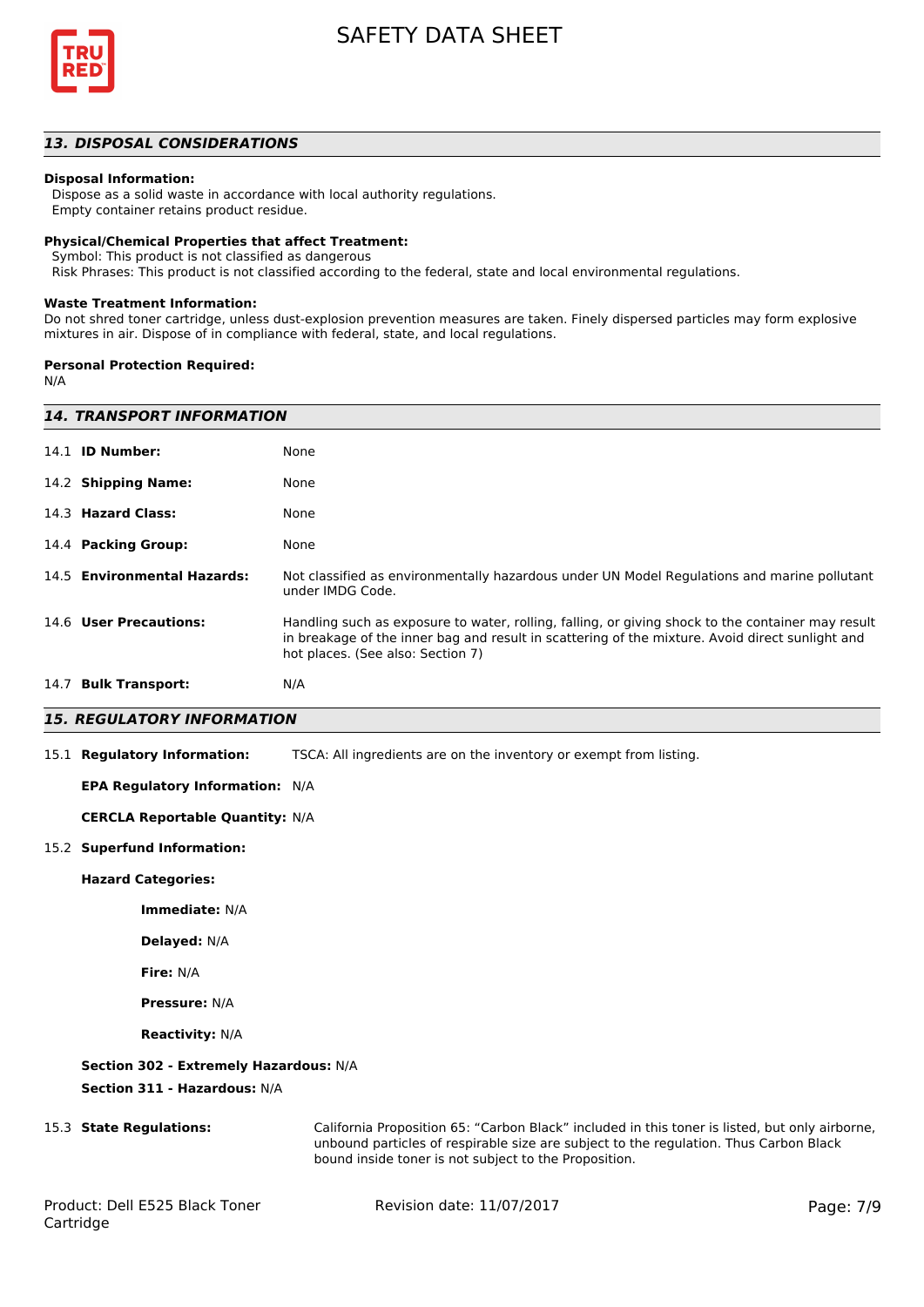

# 15.4 **Other Regulatory Information:** N/A

| <b>16. OTHER INFORMATION</b>      |                                                                                                                                                                                                                   |  |
|-----------------------------------|-------------------------------------------------------------------------------------------------------------------------------------------------------------------------------------------------------------------|--|
| <b>General Comments:</b>          | This information is based on our current knowledge. It should not therefore be construed as<br>guaranteeing specific properties of the products as described or their suitability for a particular<br>application |  |
| <b>Creation Date of this SDS:</b> | 07/16/2019                                                                                                                                                                                                        |  |